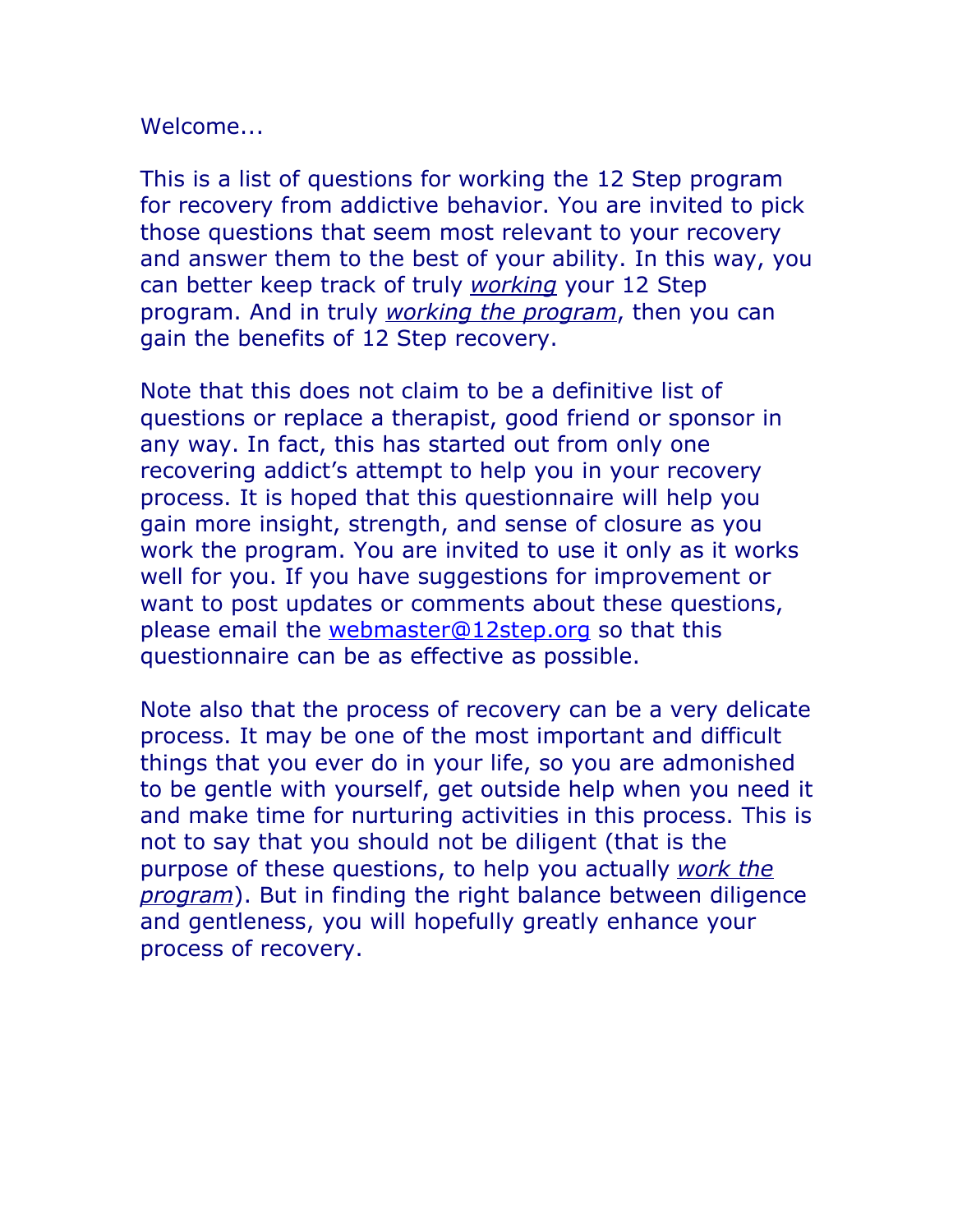### *Step 1 - I admit that I am powerless over my addiction and that my life has become unmanageable*

- *Have you seriously damaged your relationships with other people because of your addictive behaviors? If so, list the relationships and how you damaged them.*
- *If other people have told you how you how your have hurt them, then write down what they said.*
- *Describe any missed appointments that resulted from your addictive behaviors.*
- *Describe any memory lapses where you cannot account for where you were.*
- *Describe any times that you cannot recall how you got home.*
- *Describe times and ways that you have significantly neglected or damaged relationships with your loved ones in order to indulge in your addictive behaviors or because you were recovering from your addictive behaviors.*
- *Describe any illnesses that have resulted from your addictive behaviors.*
- *If your addictive behavior contributed to excessive spending, describe the situations and why you did it.*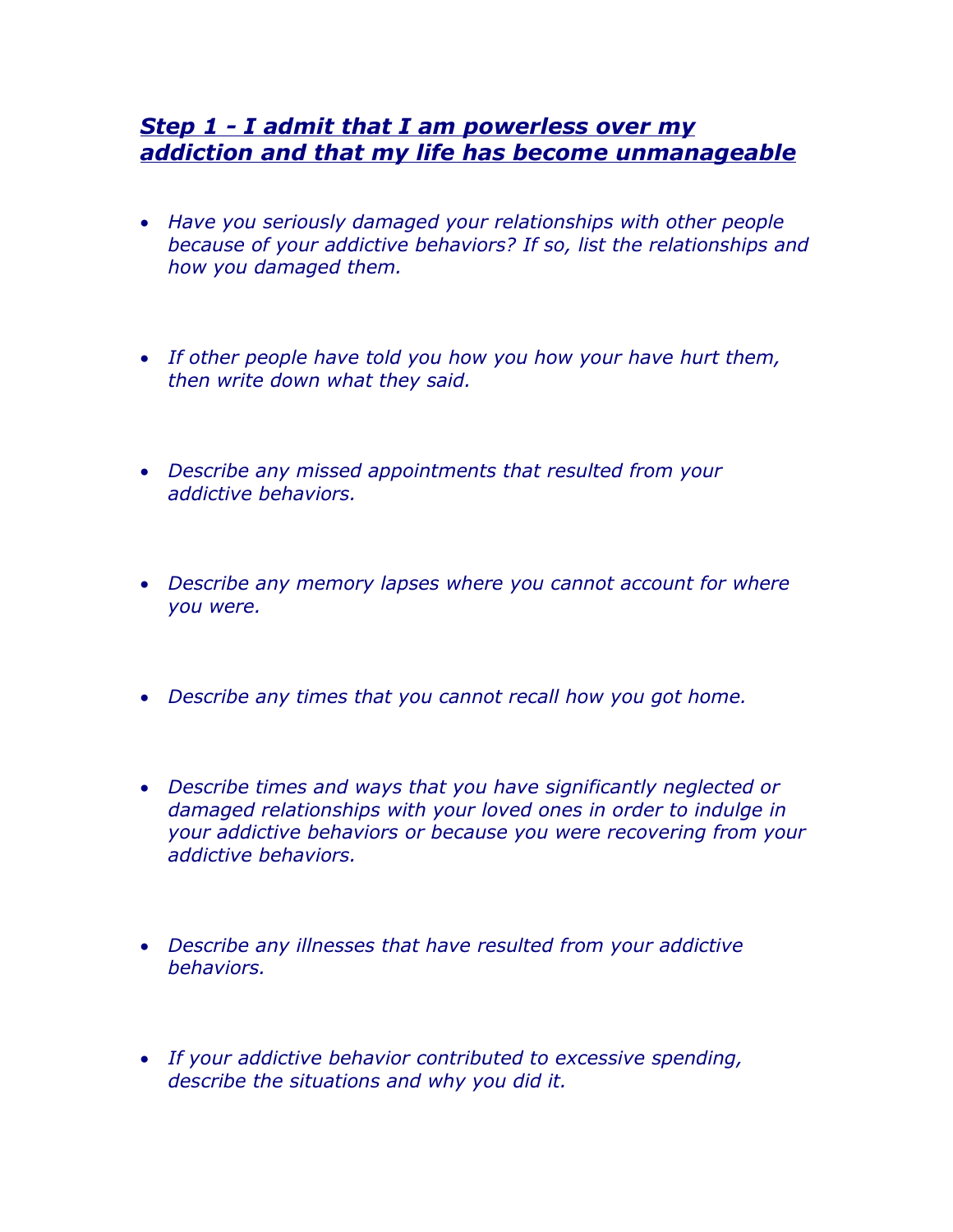- *Describe times that you have withdrawn from social interaction and isolated yourself to an extreme degree and why.*
- *Describe incidents where you expressed inappropriate anger towards other people.*
- *Describe embarrassing or humiliating incidents in your life. Were they related to your addictive behaviors? If so, how were they related?*
- *Describe attempts that you have made in the past to control your addictive behaviors.How successful have they been? Do these attempts show the powerlessness that you have over your addictive behaviors?*
- *Do you feel any remorse from the ways that you have acted in your life? If so, explain that in detail.*
- *Describe any irrational or crazy set of events that have happened since you began you addictive behavior. Did you rationalize this behavior? If so, in what way?*
- *Have you avoided people because they did not share in or approve of your addictive behavior? If so, list these people and situations.*
- *Describe any dreams that you have had that exhibit the unmanageability or chaos of your life.*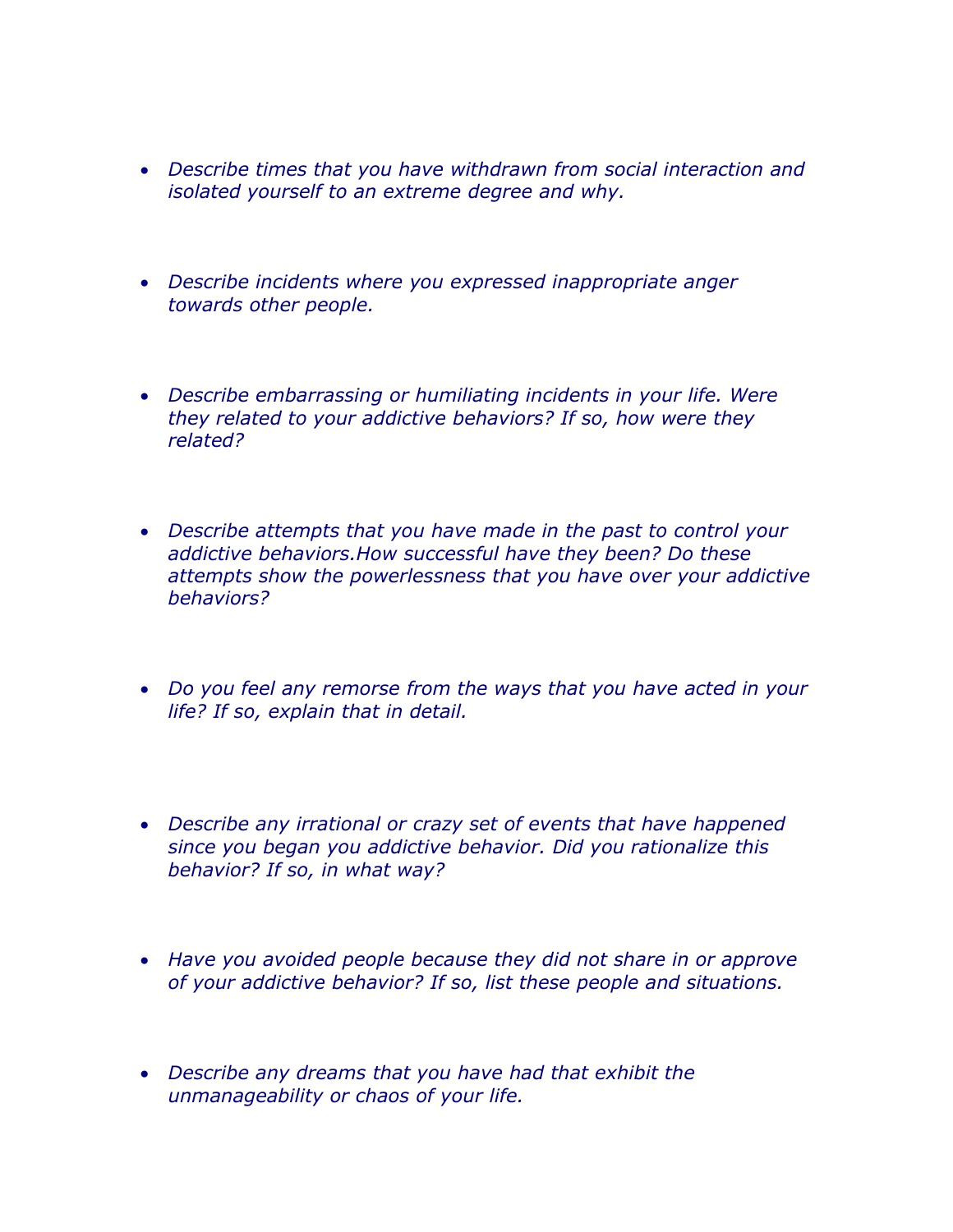- *Can you pinpoint one time period in your life when your life began to become extremely unmanageable? If so, describe that period of time and what was happening.*
- *Is there one incident or insight that made you realize that your life was unmanageable? If so, describe it in detail.*
- *How would you summarize the powerlessness and unmanageability of your life in the face of your addiction?*

# *Step 2 - I come to believe that a power greater than myself can restore me to sanity*

- *What was the religion that your family of origin practiced or claimed to be a part of?*
- *List the positive and negative aspects as you see it of your family's religion.*
- *Have you made a break with your family's religion or have you stayed with it? Explain why you have taken your particular course of action.*
- *What other people have helped you to see the unmanageability of your life? Do they believe in a Higher Power and if so describe their belief as far as you know of it.*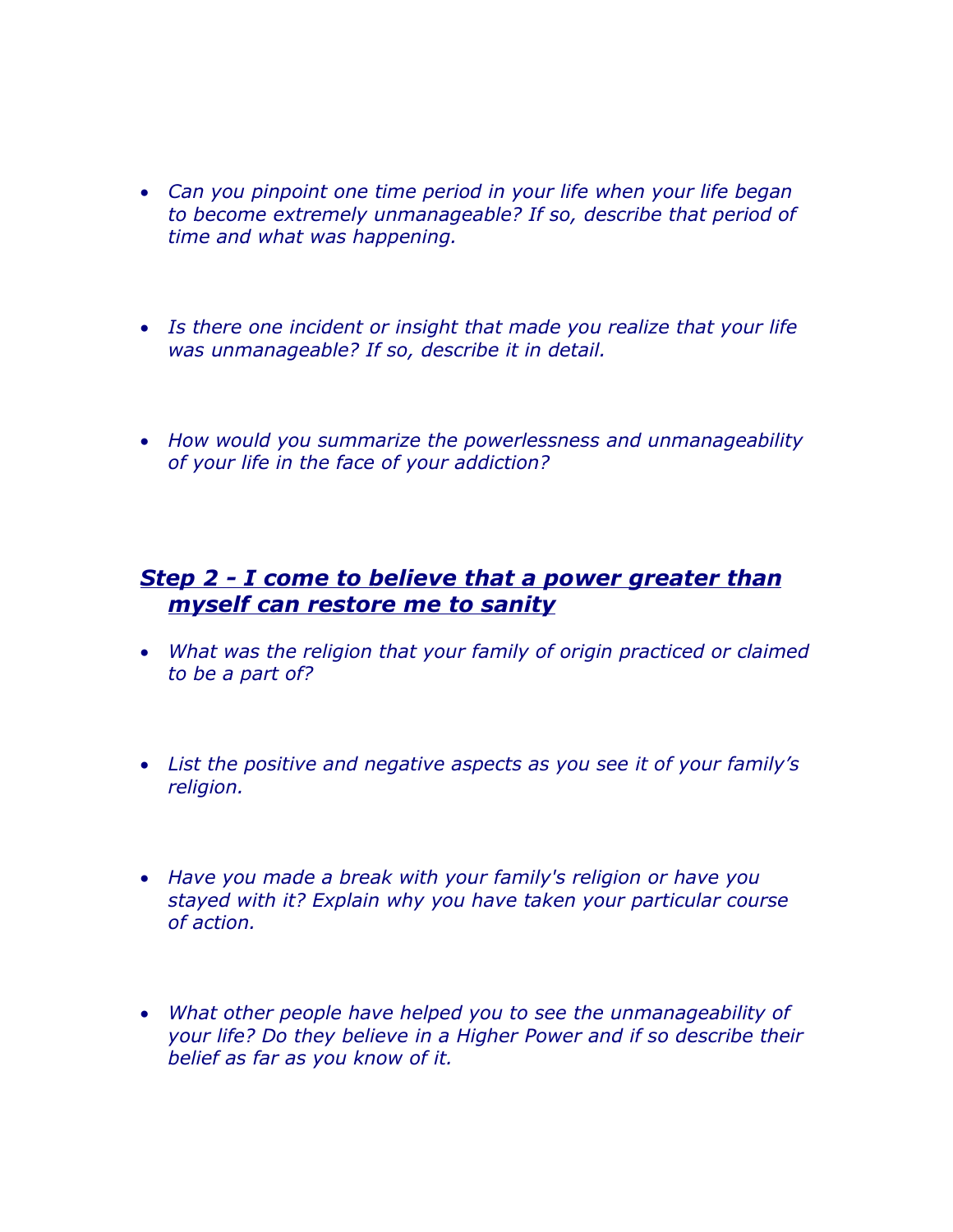- *Recall some of your best friends from childhood or adolescence. Describe what you liked best about them and what they liked best about you? Do you think that these qualities have any relationship to a Higher Power? Explain.*
- *From the following list of groups, write Yes or No according to whether you could share in their values or not?*

| <b>Group</b>                                    | <b>Share</b><br><b>Values?</b> |
|-------------------------------------------------|--------------------------------|
| <b>Twelve Step Group</b>                        |                                |
| Conservative Christian church                   |                                |
| Liberal Christian church                        |                                |
| Synagogue                                       |                                |
| <b>Mosque</b>                                   |                                |
| Hindu temple                                    |                                |
| <b>Buddhist temple</b>                          |                                |
| Unitarian or non-Christian church               |                                |
| Non-religious ethical organization              |                                |
| Activist Humanitarian group (a.g. Amnesty Intl) |                                |
| Environmental Organization (e.g., Sierra Club)  |                                |

- *Describe events, situations or people who have helped you to understand what a "Higher Power" or God is all about.*
- *Describe any dreams that you have had about a "Higher Power" or God, and what they mean to you.*
- *What have been your previous experiences with religion? How do think that this does or does not relate to your experience with God as you understand God.*

*Step 3 - I make a decision to turn my will and my life*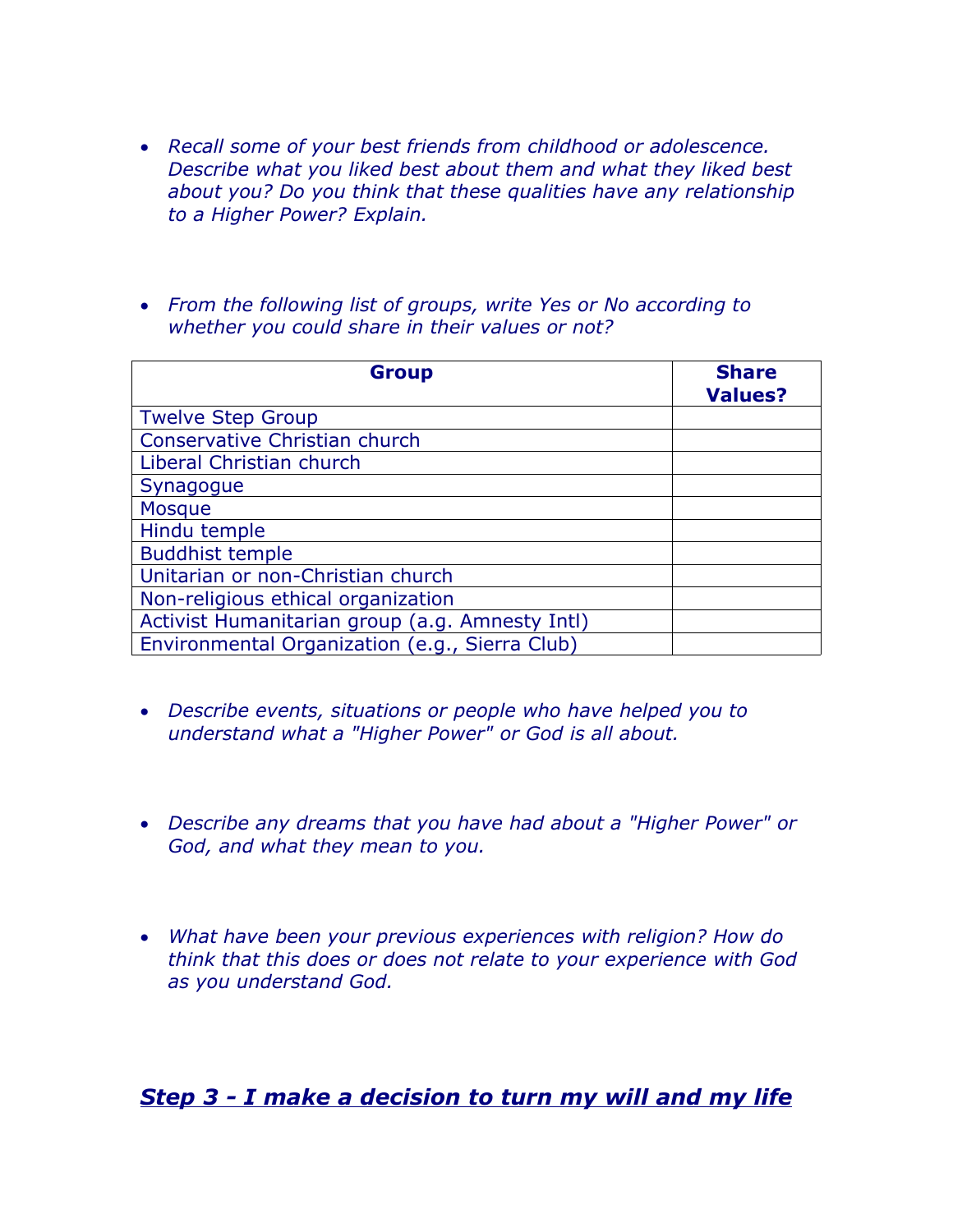# *over to the care of God as I understand God*

- *What are your greatest fears about giving up control over your life to God as you understand God?*
- *What things, people or circumstances have you tried to control in the past and how has that turned out? Do you think that God will be able to handle your life better than you have?*
- *How do you feel in general about turning your life over to God?*
- *In what ways will you keep up the process of turning your life over to God? Possibilities include going to religious services, 12 Step meetings, meeting with others in recovery, writing a journal, service to others, meditation, reading, physical exercise, contacting your sponsor or engaging in therapy.*
- *How would you answer the question "Who am I"?*
- *How would you answer the question "Who is God"? In other words, describe God as you understand God.*
- *Describe who or what you trust and to what degree.*
- *In what do you find meaning now or think that you can find meaning in the future?*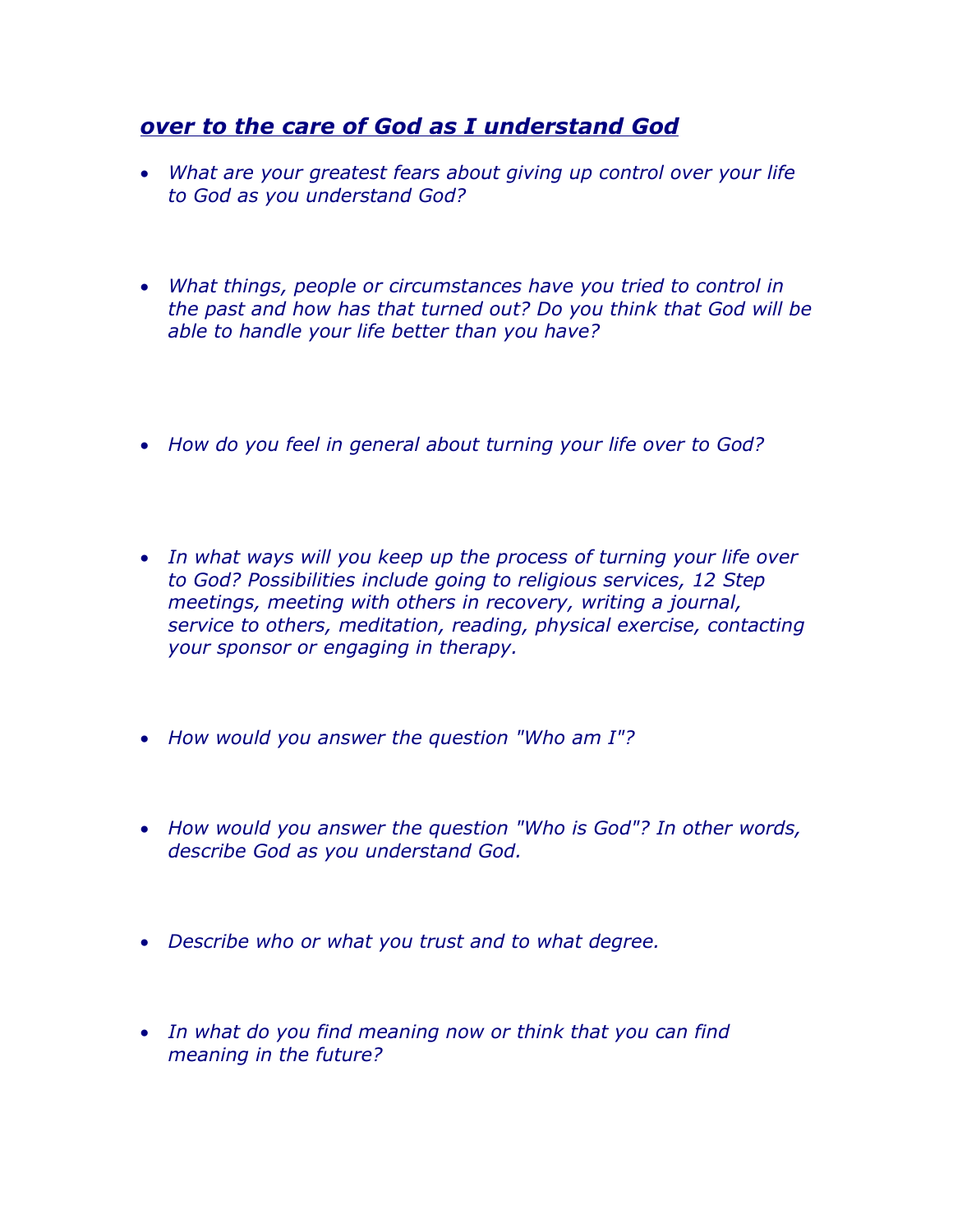- *How do you think that you should live your life after giving your life over to the care of God as you understand God? What changes do you expect to make and how will this look in specific detail?*
- *How do you plan to celebrate or honor this step of turning your life over to the care of God?*
- *Describe any celebration or honoring activity that you have actually made in turning your life over to the care of God.*

### *Step 4 - I make a searching and fearless moral inventory of myself*

- *Have you had any broken relationships? If so, describe them and how they hurt others or yourself. Describe any grudges, anger or resentment that you have over these relationships.*
- *Have you ever felt self-righteous? Explain when and the circumstances. Was this justified? Elaborate.*
- *What events or triggers have caused you to begin your addictive behaviors in the past? Describe situations, feelings, events, food or people that you seem to be a part of your life just before or during your addictive behaviors.*
- *Have you ever held a grudge? Did you try to get revenge? If so, explain the situation and how it played out, including whether or not someone else was hurt.*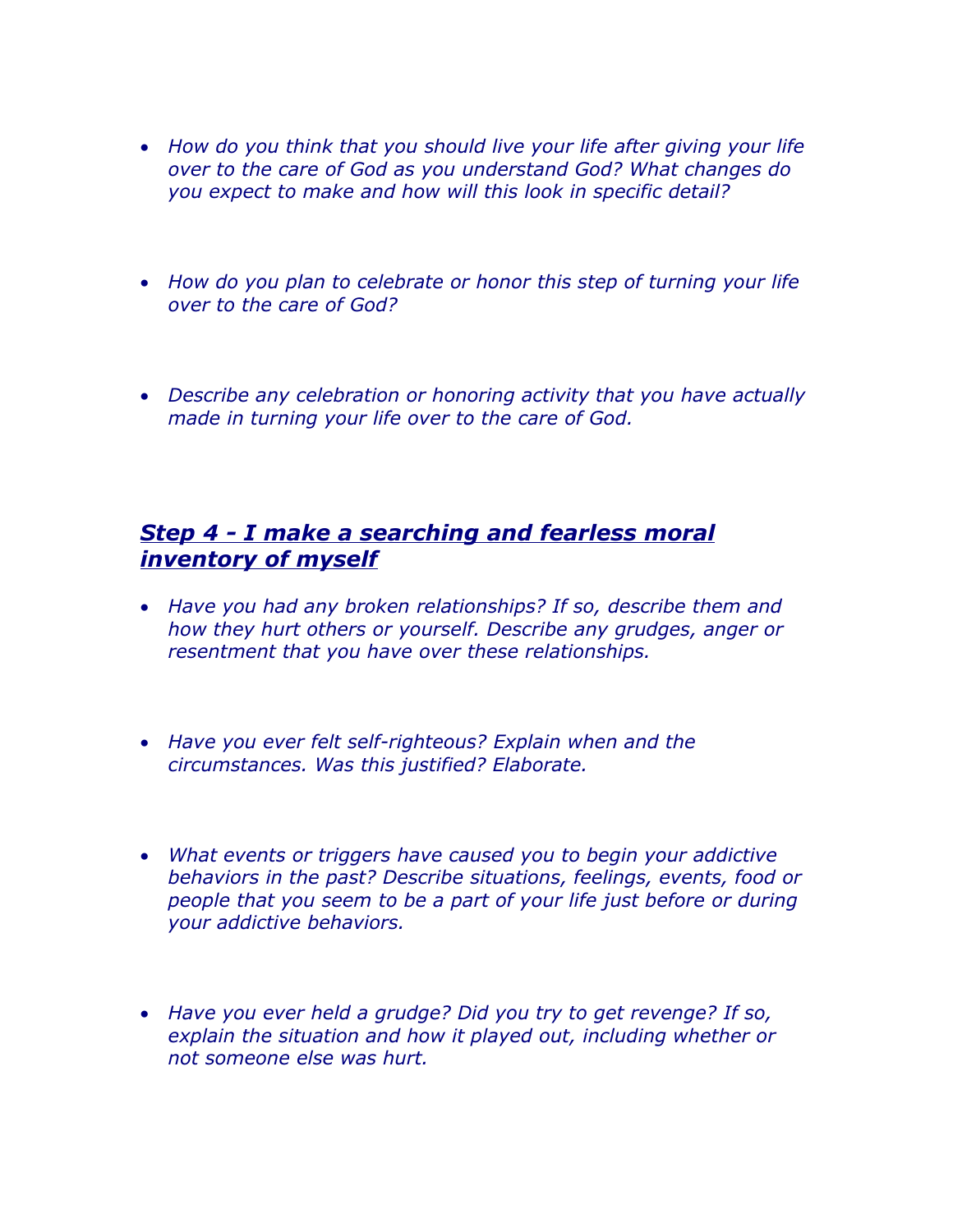- *Describe times that you have been oversensitive. Did this ever damage your relationship with others, or were you just trying to keep your own boundaries?*
- *Describe the faults that you most detest in others. Do you have any of these traits yourself?*
- *Put a checkmark beside any of the following traits that you despise in others. Also check whether you see these traits in yourself.*

| <b>Traits that I Despise in Others</b> |               |               |                      |               |               |  |
|----------------------------------------|---------------|---------------|----------------------|---------------|---------------|--|
| <b>Trait</b>                           | In            | In            | <b>Trait</b>         | In            | In            |  |
|                                        | <b>Others</b> | <b>Myself</b> |                      | <b>Others</b> | <b>Myself</b> |  |
| <b>Selfishness</b>                     |               |               | Greedy               |               |               |  |
| Cowardice                              |               |               | Snobbish             |               |               |  |
| <b>Dishonesty</b>                      |               |               | <b>Sarcastic</b>     |               |               |  |
| <b>Fearfulness</b>                     |               |               | <b>Hypercritical</b> |               |               |  |
| Controlling                            |               |               | Gossip               |               |               |  |
| Manipulative                           |               |               | <b>Tightwad</b>      |               |               |  |
| Intimidating                           |               |               | <b>Harsh</b>         |               |               |  |
| Power-hungry                           |               |               | <b>Unforgiving</b>   |               |               |  |
| <b>Possessive</b>                      |               |               | Verbally             |               |               |  |
|                                        |               |               | abusive              |               |               |  |
| Prejudiced                             |               |               | <b>Physically</b>    |               |               |  |
|                                        |               |               | abusive              |               |               |  |
| Overly                                 |               |               | <b>Sexually</b>      |               |               |  |
| dependent                              |               |               | abusive              |               |               |  |
| Procrastinating                        |               |               | Impatient            |               |               |  |
| Judgmental                             |               |               | <b>Adulterous</b>    |               |               |  |
| Preoccupied                            |               |               | <b>Sneakiness</b>    |               |               |  |
| Lying                                  |               |               | Ungrateful           |               |               |  |
| Cheating                               |               |               | Cynical              |               |               |  |
| <b>Intolerant</b>                      |               |               | <b>Bitter</b>        |               |               |  |
| Self-Pitying                           |               |               | <b>Full of Rage</b>  |               |               |  |
| <b>Jealous</b>                         |               |               | <b>Envious</b>       |               |               |  |
| <b>Insecure</b>                        |               |               |                      |               |               |  |

*Have you failed to do things that you KNOW that you should have*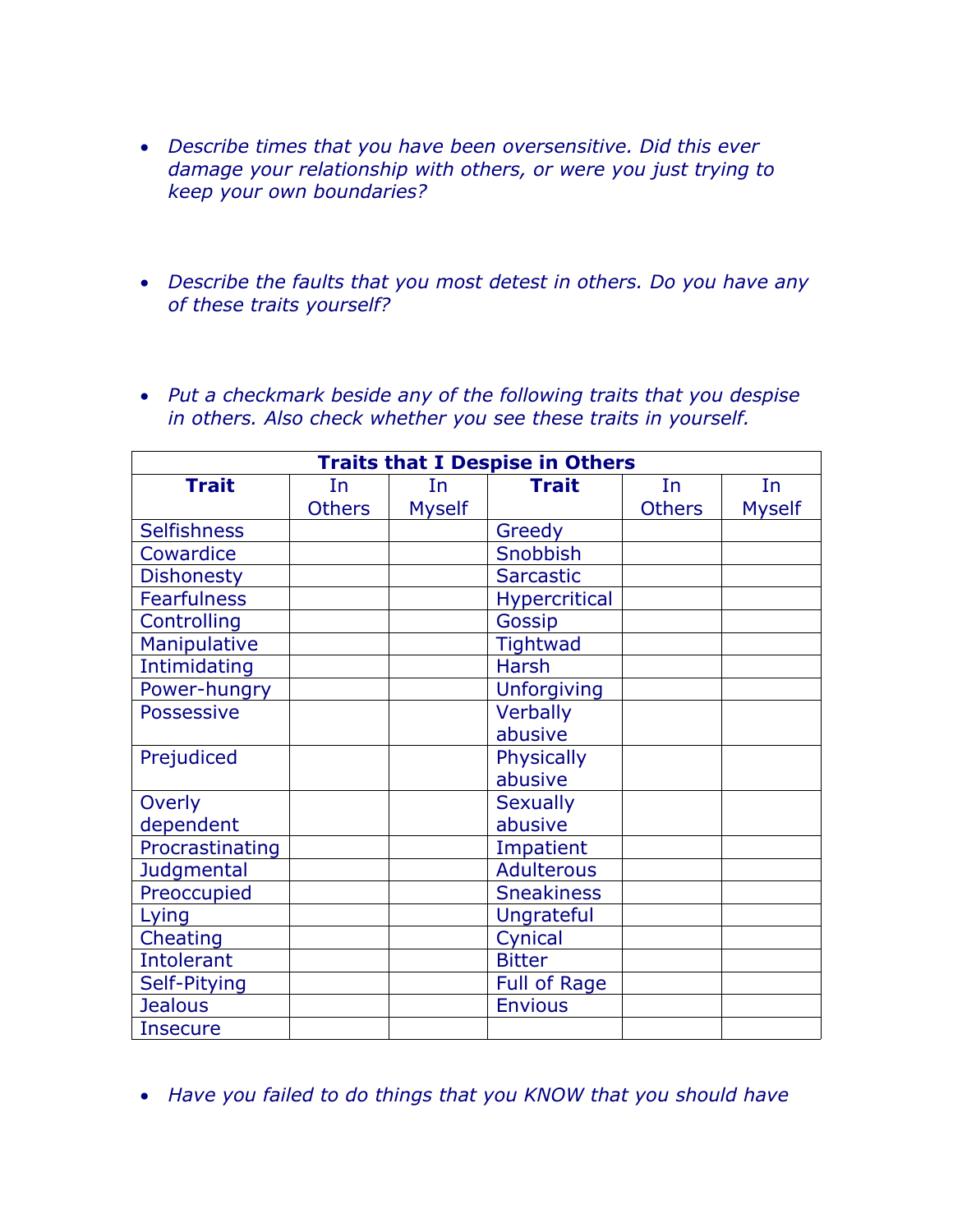*done? If so, then explain in detail.*

- *What are your fears? How have they caused you difficulty in your life?*
- *Describe your relationship with your friends, co-workers or neighbors. Is there something that you wish that you could do over again? If so, explain in detail.*
- *Describe your relationships with your family of origin. Do you have conflicts with any siblings or with your parents? Are you avoiding these matters in your family?*
- *Describe the earliest memories of your life. Did you share a similar personality with those in your family or were they very different than you? Do you think that these similarities o differences caused problems in your life? If so, explain.*
- *If you were to describe your family's major themes, what would they be?*
- *Describe your relationships with your nuclear family (spouse and children) if that is different now from your family of origin. Is there anything that you wish that you could erase from this part of your life?*
- *Describe in detail any major experiences in your life that you believe changed your life forever afterwards (good or bad).*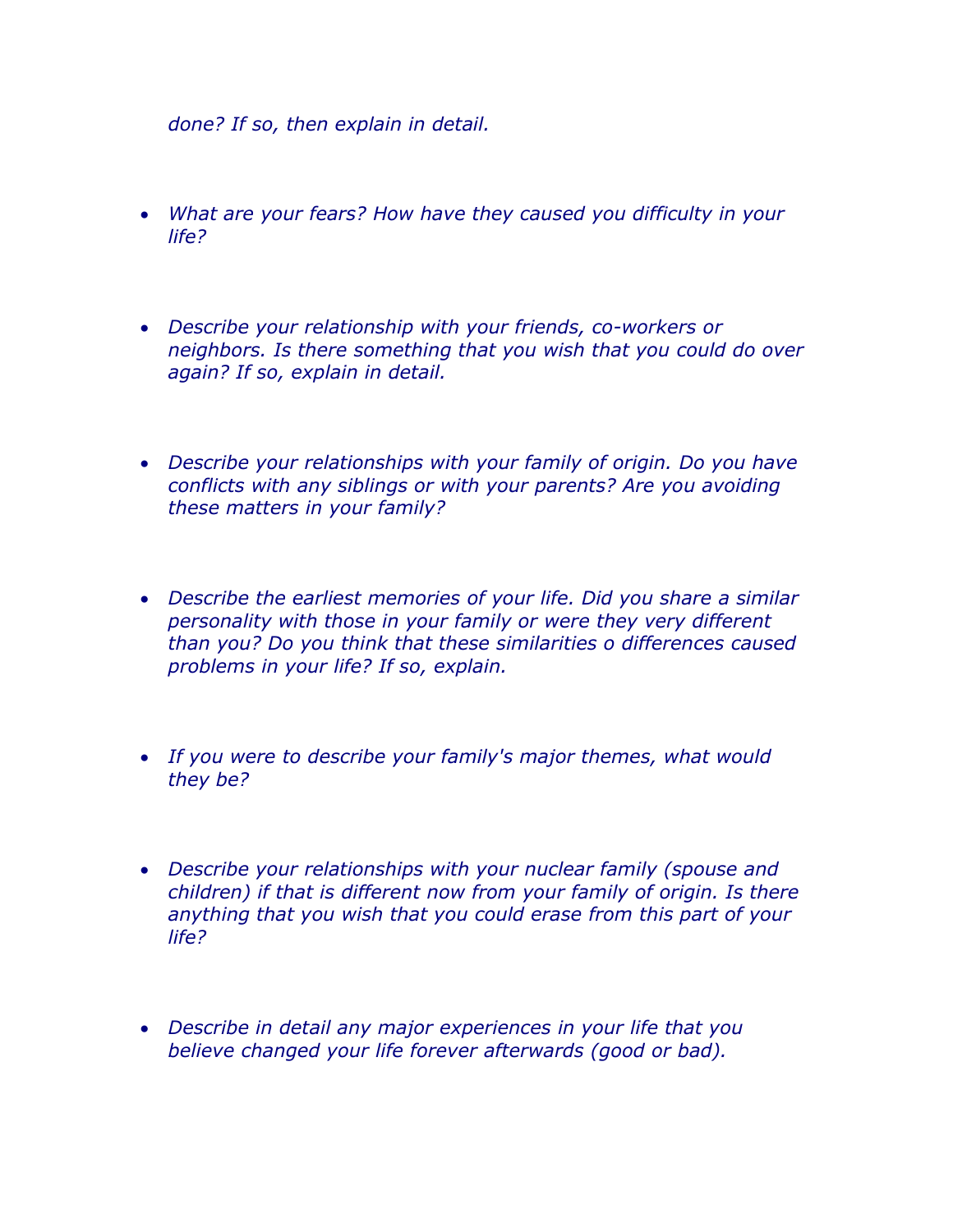- *What decisions have you made in your life that made a significant impact on your life? How did you go about making those decisions?*
- *How much of your life have you used up already? If you drew a time line of your life, where would you be now?*
- *Put your major experiences and major decisions on a timeline. Is there a pattern of any kind?*
- *What are you most ashamed of in your life?*
- *Do you see any patterns in your addictive behaviors? If so, explain them in detail.*
- *What have you done to cover and conceal your addictive behaviors? What other deceptions did this lead to?*
- *What kind of personality do you exhibit at home? At school? At work? When no-one is around?*
- *What is so shameful in your life that you would not want to tell anyone? Who would you hurt if you told this?*
- *Write a summary of the highlights of your fourth step.*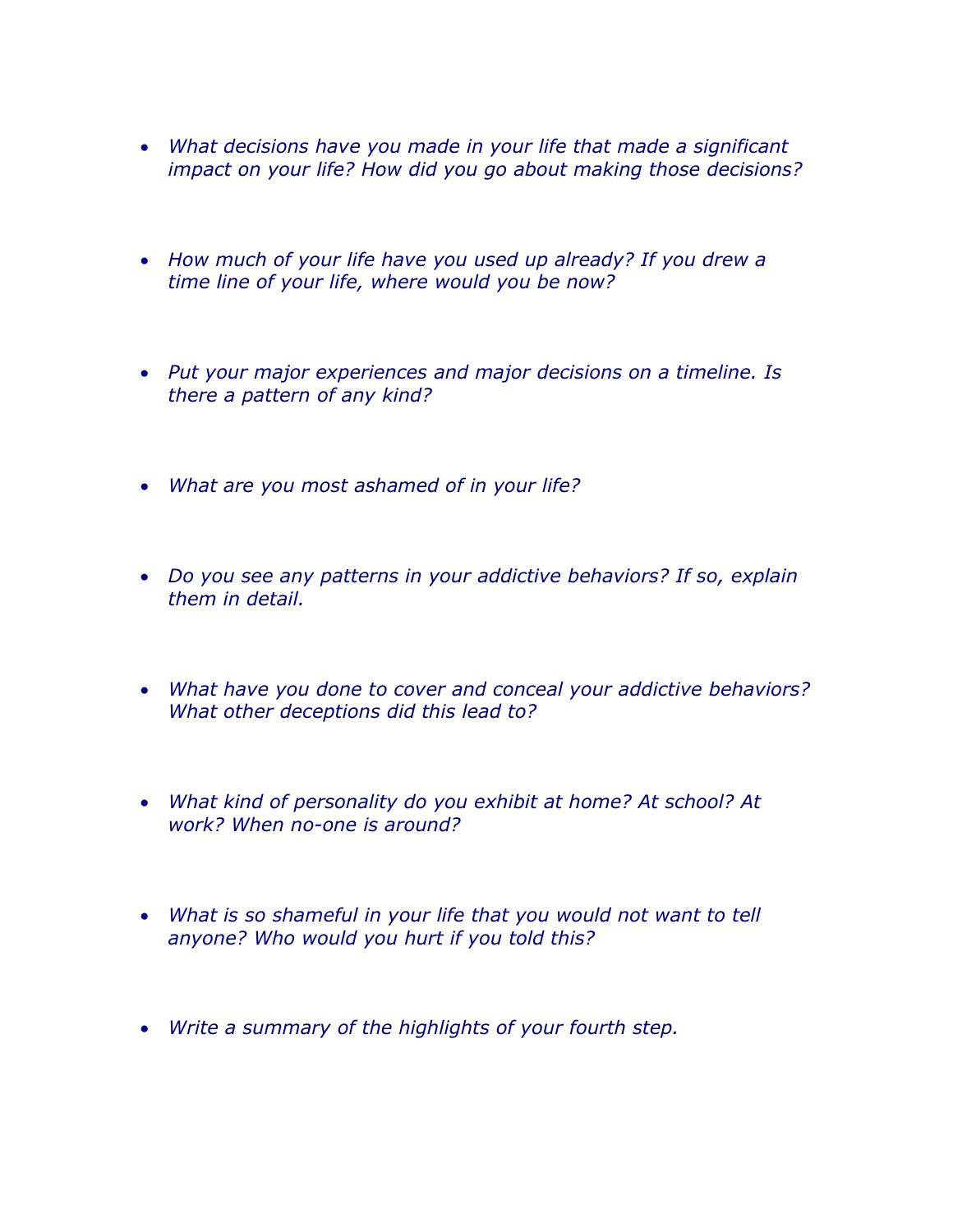- *How would you like to share your fourth step summary? What details would you like to make sure that are known? Write these details down in your summary and prepare the summary for presentation in your fifth step.*
- *Describe anycelebrations or honoring activities that you hae done to honor the completion of your 4th step.*

#### *Step 5 - I admit to God, to myself and to another human being the exact nature of my wrongs*

- *After working through the fourth step questions, what do you realize about your limitations and capabilities?*
- *Describe any person who has helped you to see yourself more clearly and objectively in your process of recovery and of life.*
- *What qualities would you like to have in a sponsor? How do the people in the list of possible sponsors measure up to these criteria?*
- *Write down the names of the most trustworthy people that you know. Do you think that they would be willing or interested in being a sponsor for you?*
- *Describe your feelings and expectations about sharing your fifth step with your sponsor.*
- *List people that you can think of that you might share your story with. Write whether you think that they are a safe, risky or a bad*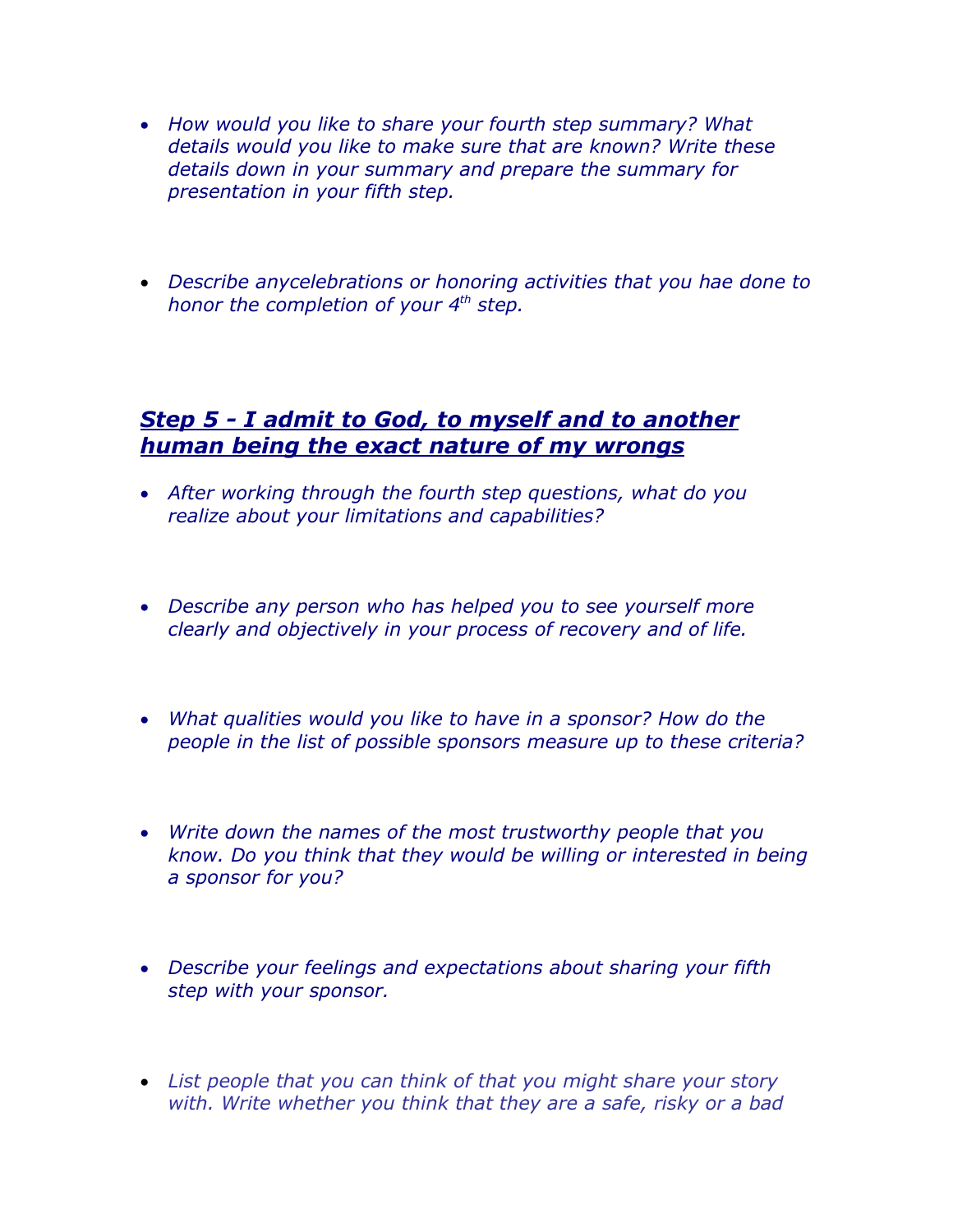#### *choice to work your 5th step with.*

| <b>Person</b> | Safe, Risky or Bad choice |
|---------------|---------------------------|
|               |                           |
|               |                           |
|               |                           |
|               |                           |
|               |                           |

- *Describe who you have chosen to be your sponsor and how they reacted when you approached them.*
- *Describe what it was like in sharing the fifth step. How did you feel before, after and during the process? Are you glad that you have done this?*
- *Describe any celebrations or activities that you have done in honor of completing the fifth step.*

# *Step 6 - I become entirely ready to have God remove all of these defects of character*

- *Do you have any fairy tales or myths that you feel a special affinity with? Why?*
- *Describe situations and events where you have been full of pride. What has this brought into your life that you like or enjoy? What problems has it caused you?*
- *Describe the kind of activities do you really enjoy (of course, NOT your addictive behavior).*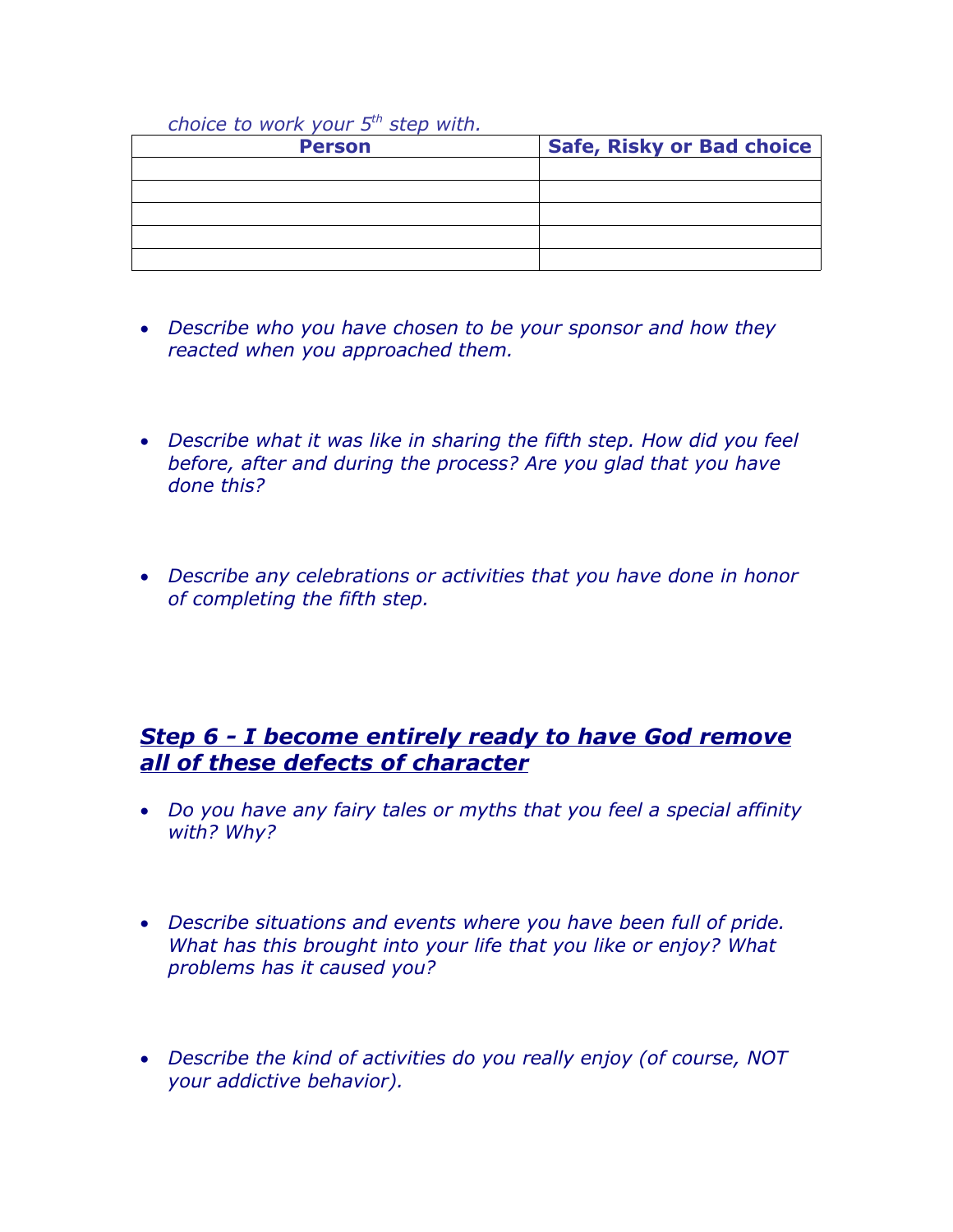- *What are some healthy eating or exercise habits that you could start?*
- *What are some unhealthy eating habits that you could give up?*
- *Describe some secret GOOD deeds that you have done or would like to do.*
- *Describe situations and events where you have been greedy, oerly needy or materialistic. What has this brought into your life that you like or enjoy? What problems has it caused you? Are you ready to give these attitudes over to the care of God?*
- *Describe situations and events where you have given in to lust without regard for others or any morality. What has this brought into your life that you like or enjoy? What problems has it caused you? Are you ready to give these lustful feelings over to the power of God?*
- *Describe situations and events where you have been dishonest. What has this brought into your life that you like or enjoy? What problems has it caused you? Are you ready to depend upon God to keep you from dishonesty?*
- *Describe situations and events where you have given into excessive eating, drinking, shopping or covetousness. What has this brought into your life that you like or enjoy? What problems has it caused you? Are you ready to let God take control of these behaviors and attitudes?*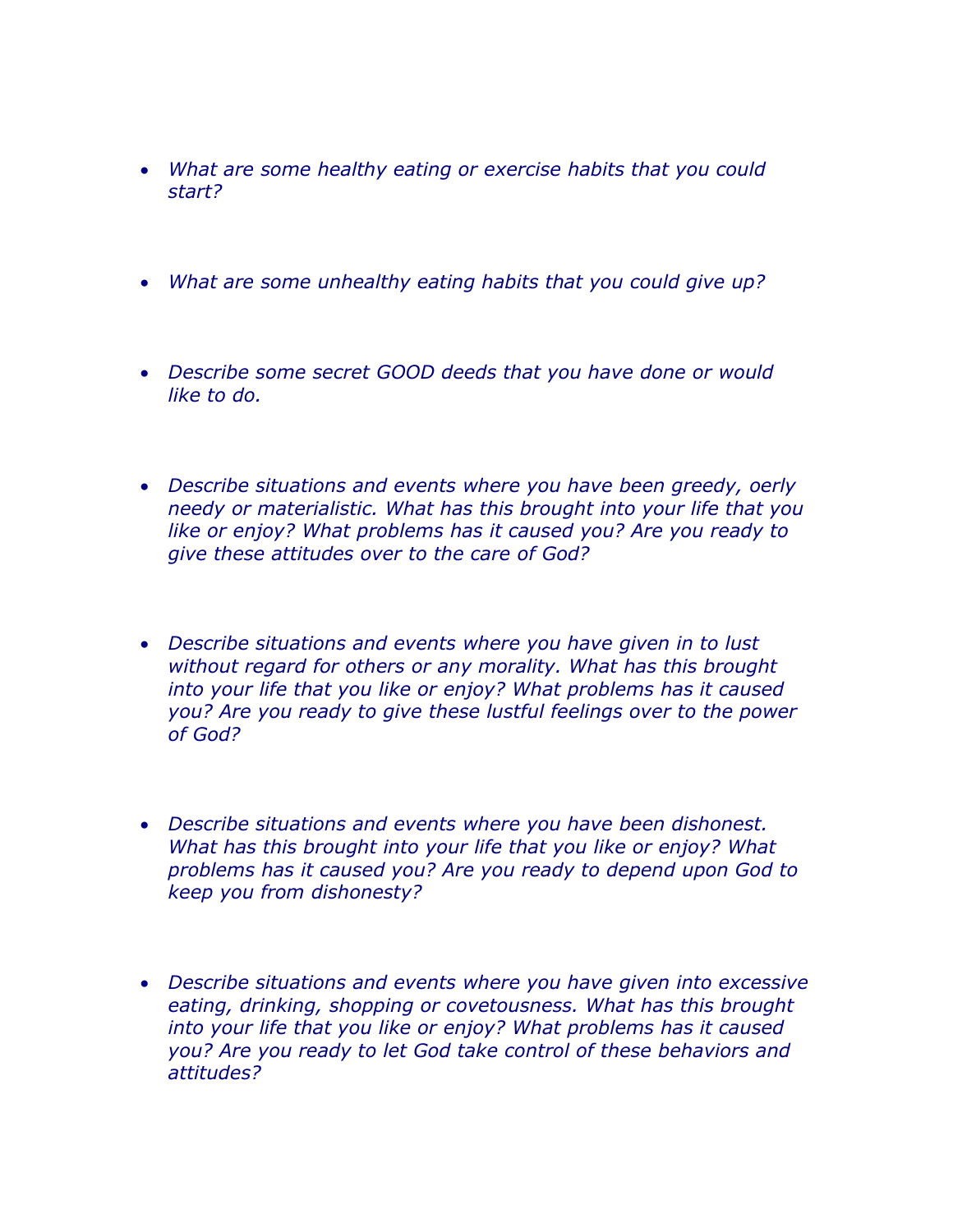- *Describe situations and events where you have been very envious or jealous of others. What has this brought into your life that you like or enjoy? What problems has it caused you? Are your ready to turn these situations over to God?*
- *Describe situations and events where you have avoided responsibility for your actions or lack of actions. What has this brought into your life that you like or enjoy? What problems has it caused you? Are you ready to allow God to help you take responsibility for your actions?*
- *List your major defects of character.*
- *What do you plan to do when these major defects of character begin to become evident? List each defect individually along with the proposed preventative behavior and how you will allow God to help you in your battle against these defects.*

### *Step 7 - I humbly ask God to remove my shortcomings*

- *What defects will be most difficult to give up? In what order to you plan to give them up?*
- *What kind of situations, stressors or pressures cause you to regress back into your defects of character? What can you do to lessen the likelihood of that stress occurring?*
- *Where do you feel most supported and helped in your strivings for recovery?*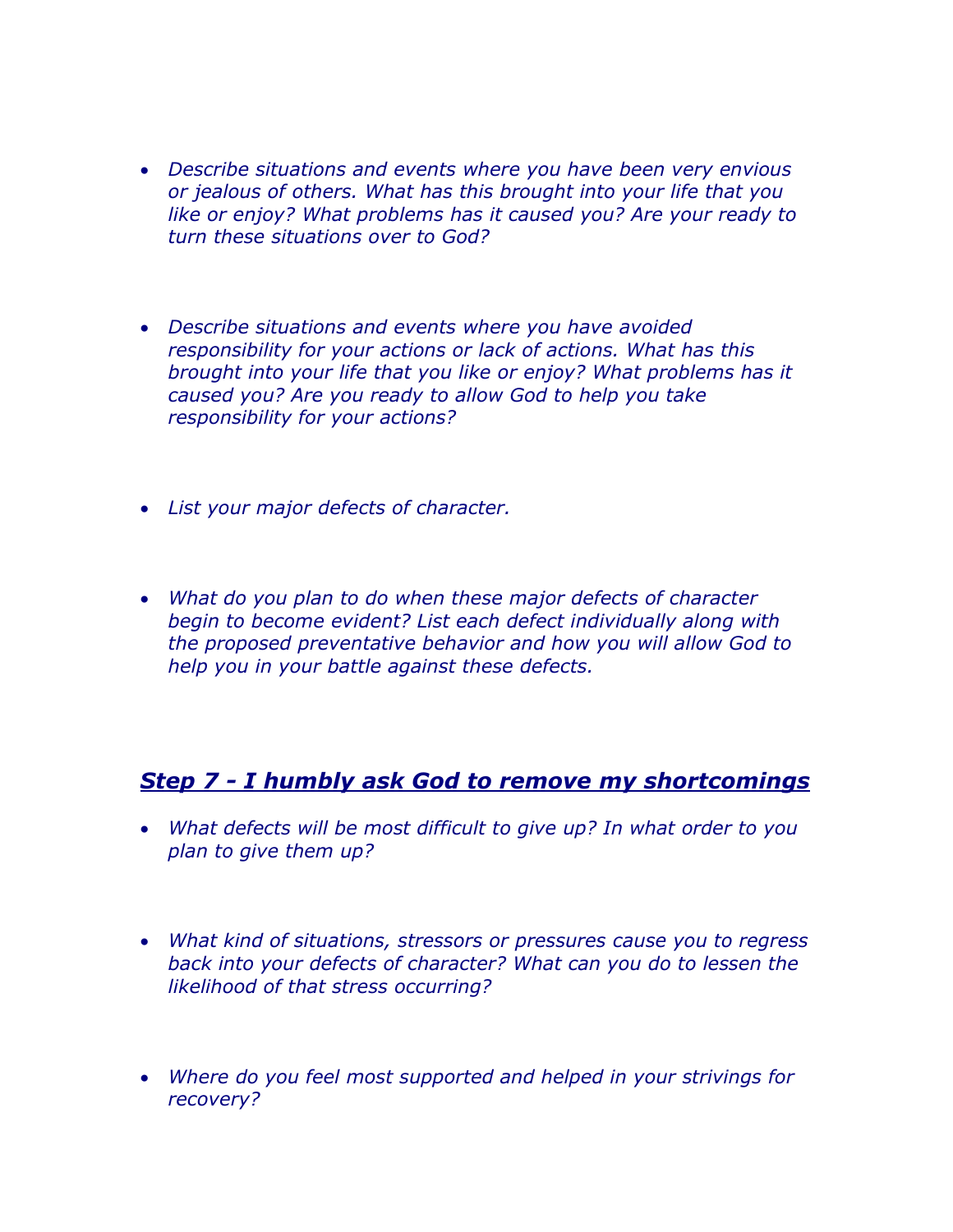- *What makes you lose hope? Can you avoid such situations? If so, then how?*
- *What (person, situation, event, thought) restores your hope? Is there a way to maximize those influences? If so, then how?*
- *What would you like to recapture in your life?*
- *Describe in detail what you think that your life will be like with your defects of character removed from you.*
- *What are you grateful for?*
- *When do you think that life has been especially good for you? When did you have the greatest joy?*
- *Describe your typical day's activities in terms of how much time you spend on each type of activity.*
- *Describe your typical day's activities if you knew that you had only one year to live.*
- *Have you made the correct decisions about how to spend time with loved ones, in solitude and with your discretionary time? If not, how*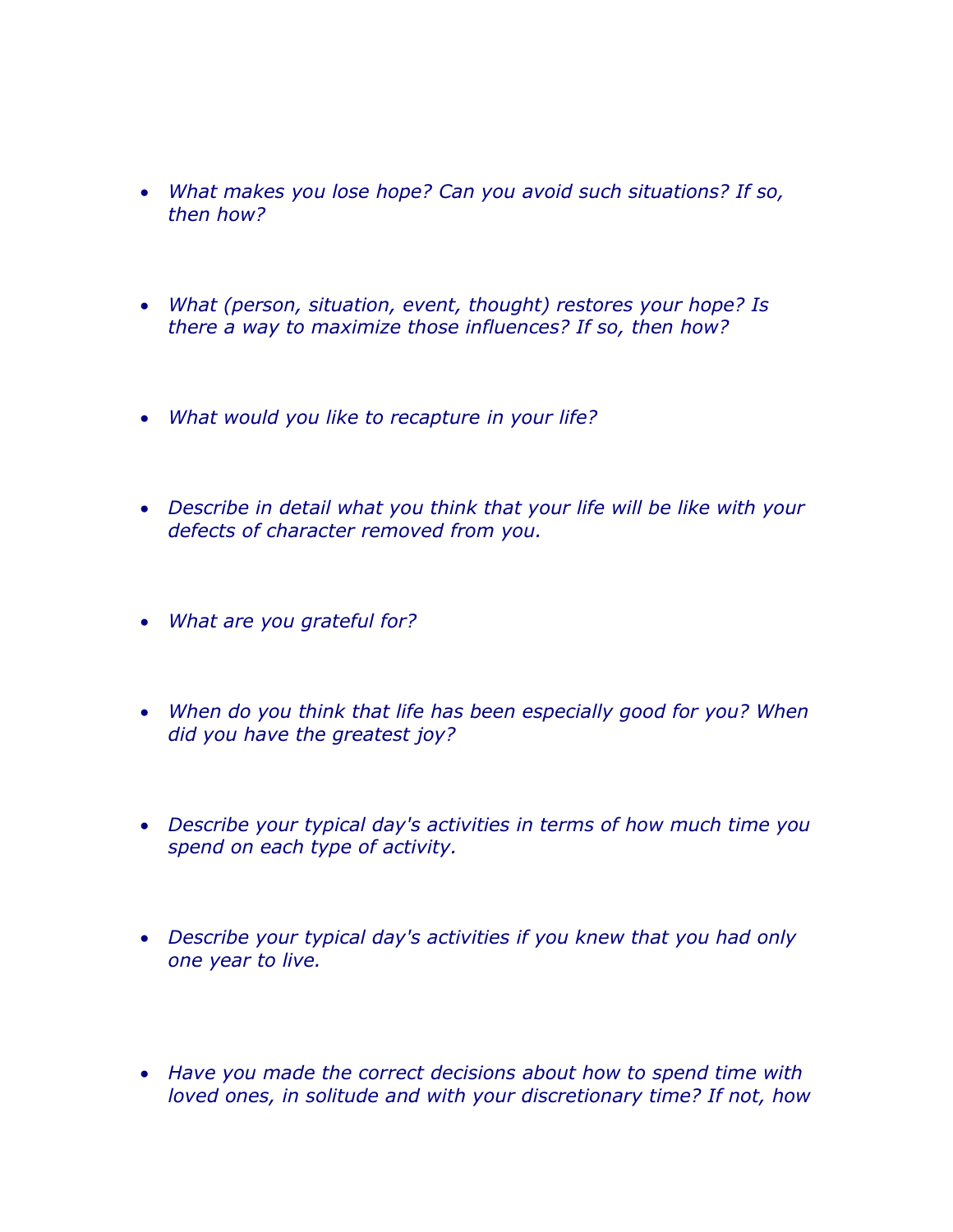*would you like to change it?*

- *What would you do if you were granted three wishes?*
- *What do you think that you can do to leave the world a better place and accomplish your mission in life?*

# *Step 8 - I make a list of persons that I have harmed and become willing to make amends to them all*

- *How have you hurt yourself by practicing your addiction?*
- *What important relationships did you destroy or damage because of your addictive behaviors?*
- *How much time and energy have you lost from your addictive behaviors? What do you think you would have done or become had it not been for your addictive behaviors?*
- *Make a list of all those that you have possibly harmed by your addictive behaviors. List the effect on them as individuals and on your relationship.*
- *Take the list of people that you have harmed and make a list of possible amends for each one of them.*
- *From the list of possible amends, choose the ones that seem most*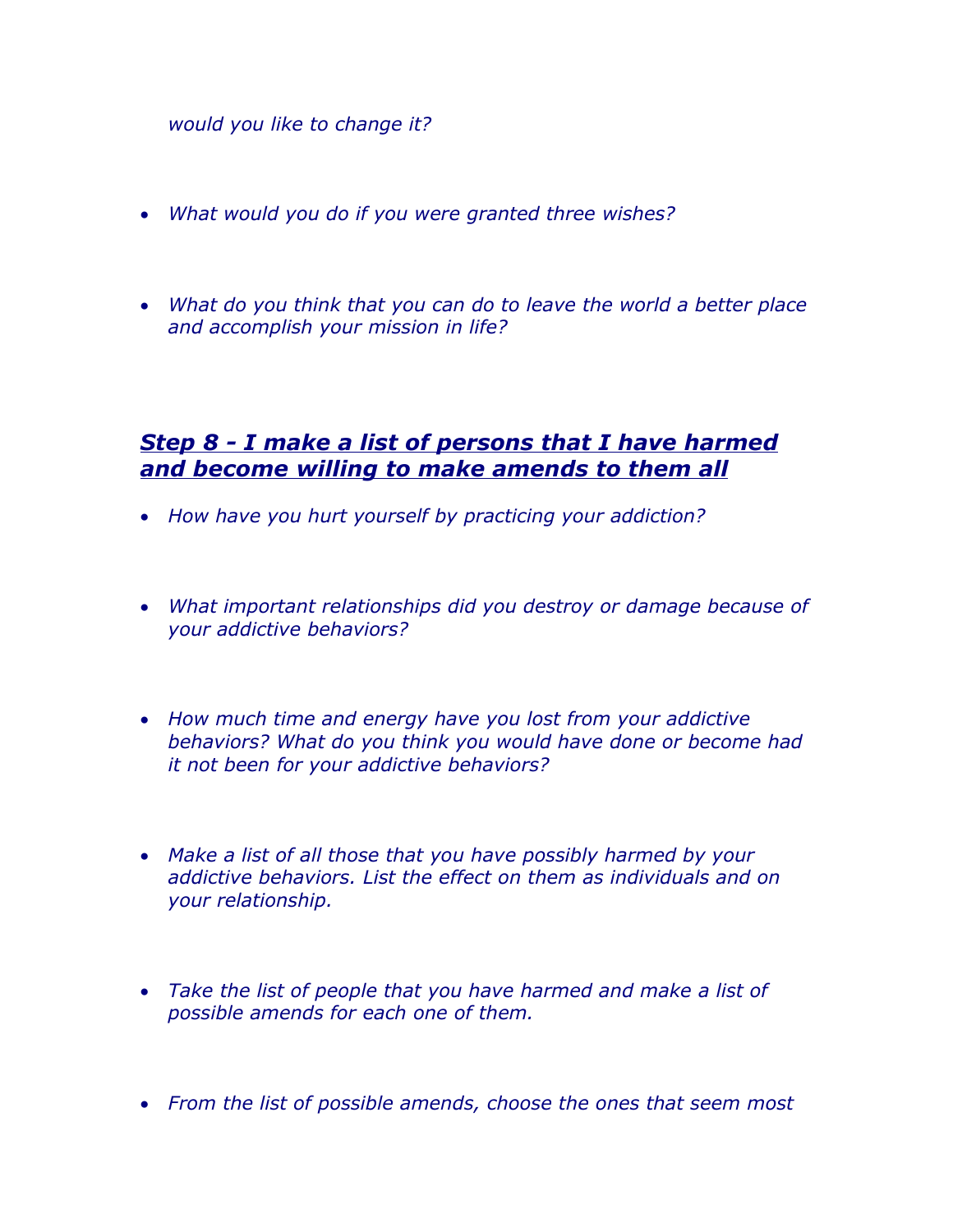*appropriate, and mark them according to level of difficulty.*

- *What consequences do you fear in making amends? What is the worst thing that can happen? What is the best thing that can happen? What is likely to happen?*
- *Do you feel angry or resentful towards any people on your amends list? If so, write them a letter of anger, but don't send it to them. Describe here any other ways that you have used to get rid of the anger and resentment towards anyone on your list.*
- *Describe any dreams that relate to making amends to others.*

# *Step 9 - I make direct amends to such people whenever possible, except when to do so would injure them or others*

- *What amends do you think that you have already made? These can include apologies already made, helpful tasks for those that you have hurt, changed attitudes and so forth.*
- *From your list of amends, if there are apologies that you need to make, write them down here first.*
- *Read your apologies to a friend or a sponsor and ask them if it sounds sincere or if it sounds defensive or like an attack on the other person. Record here what response they have about them.*
- *Role play with your sponsor or friends for anything that you are*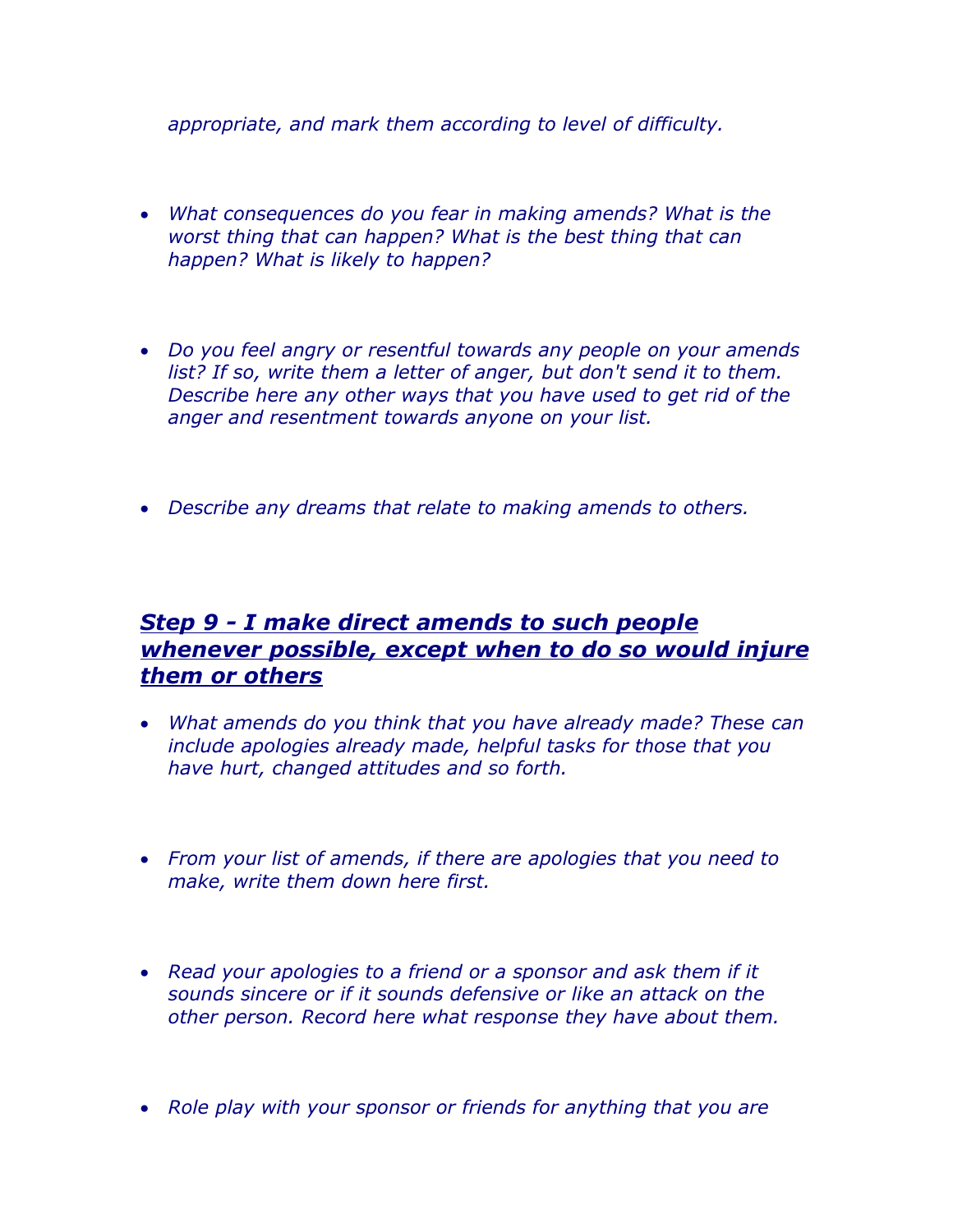*going to say when making amends. Record here how these practice sessions went and what you learned.*

- *After you have had your first encounter with making amends, record what happened here. How did you feel about it? How did the other person respond? What have you learned from this? What would you do differently next time?*
- *After you have done your first several encounters for making amends (for example, after 5 times of making amends), record your overall impressions here. Is there anything common? Has anything surprised you? Has anything disappointed you? How do you feel about the process and how has it affected you?*
- *What amends do you have the most difficulty making? What do you need to do to be able to make these amends?*
- *How has making amends affected your relationship with others?*
- *How are you dealing with the feedback from others after making amends? How are you feeling? How are you dealing with the desire to defend yourself?*
- *Write down any other amends that you found that you needed to make after starting the process of making amends.*
- *How can you celebrate or honor the completion of your making amends (step 9)?*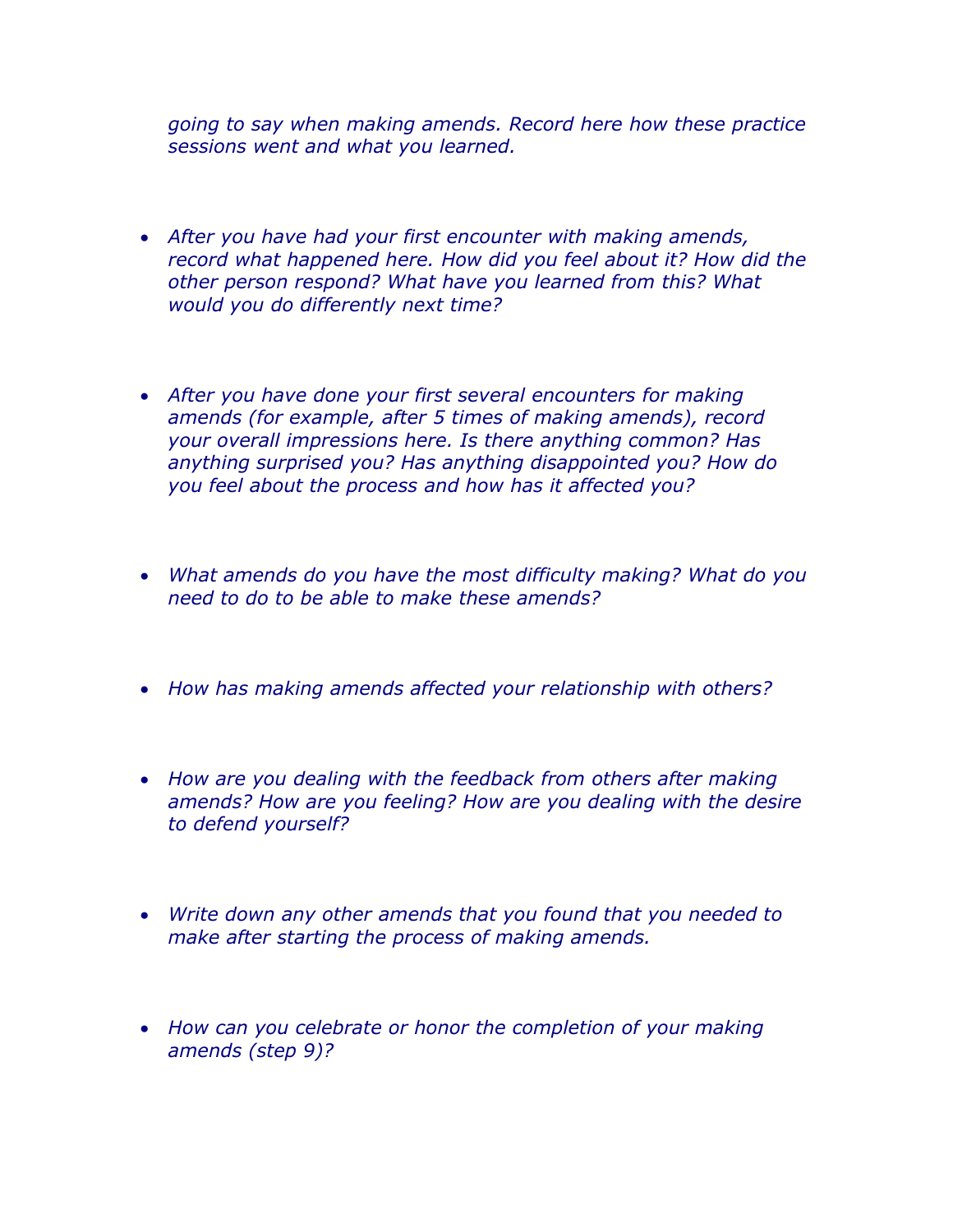- *Have you had any dreams about making amends? If so, describe them in detail.*
- *Describe any celebrations or activities that you have done to honor the completion of your making amends.*

### *Step 10 - I continue to take personal inventory and when I am wrong I promptly admit it*

- *What is your plan to allow time for reflection each day?*
- *What new behaviors would you like to try to make your program more effective? How would you go about implementing these?*
- *What kind of behaviors and attitudes do you need to be most vigilant against to keep from your addictive behaviors?*
- *What are your triggers for addictive behavior? How can you guard against them or prepare for them?*
- *What are some amends or remedies that you should make when you find out that you are wrong?*

*Step 11 - Through prayer and meditation I seek to improve my conscious contact with God as I understand God, praying only for knowledge of God's*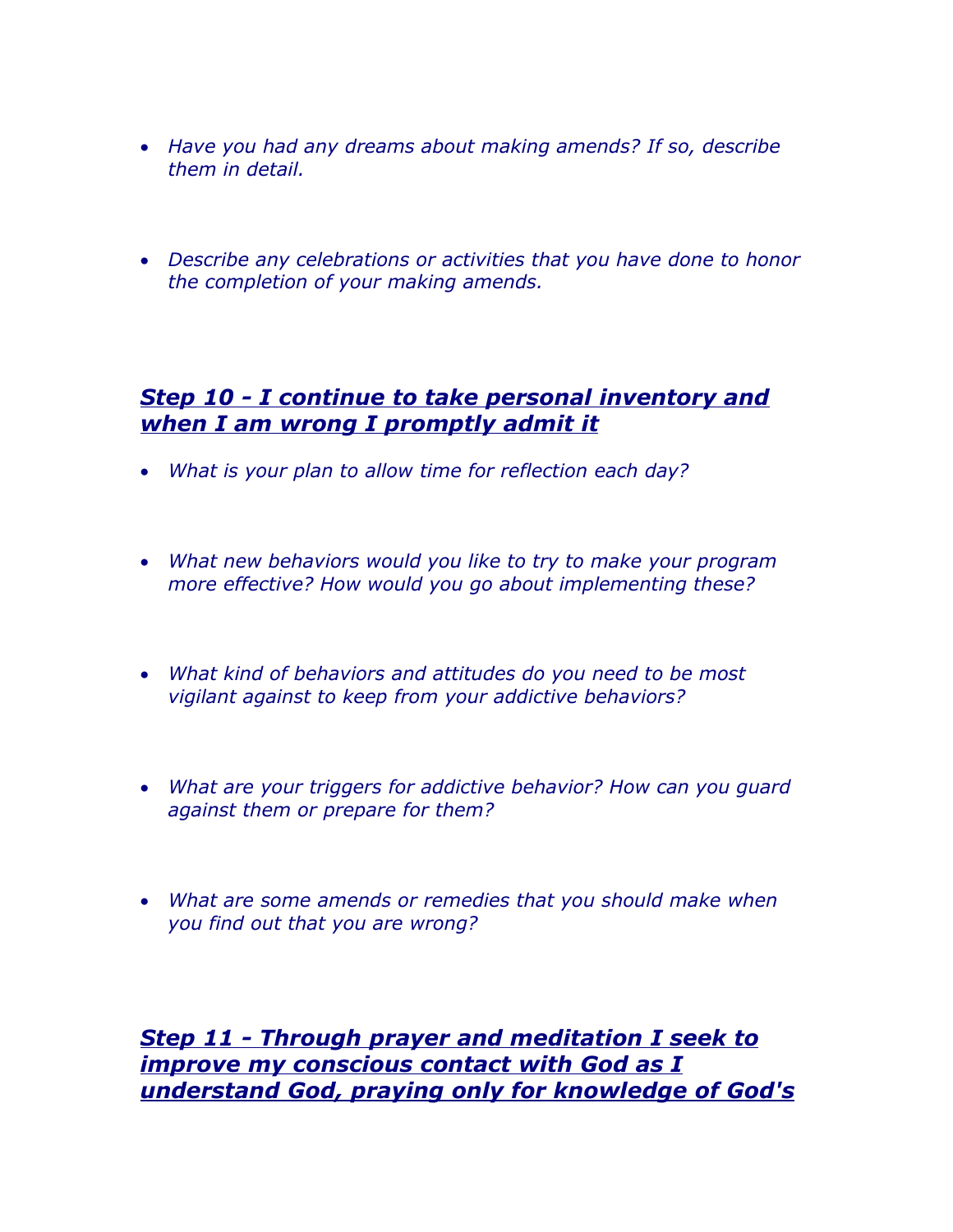# *will for my life and the power to carry that out*

- *Can you recall anytime that your life was heading in the wrong direction? If so, what brought you back? Describe this in detail.*
- *How would you describe your beliefs about God and a Higher Power to a child?*
- *What are your favorite sources of wisdom and knowledge abot healthy values?*
- *Has anything you ever read convinced you to change in some fundamental or deep way?*
- *If you were stranded on a desert island with only one book, which book would you take? Why?*
- *If you had only one week to live and unlimited resources, who would you gather around you and how would you pass the time?*
- *Write out a complete form of what you would like your obituary to say.*
- *What do you believe will happen to you after you die?*

*Step 12 - Having had a spiritual awakening as the*